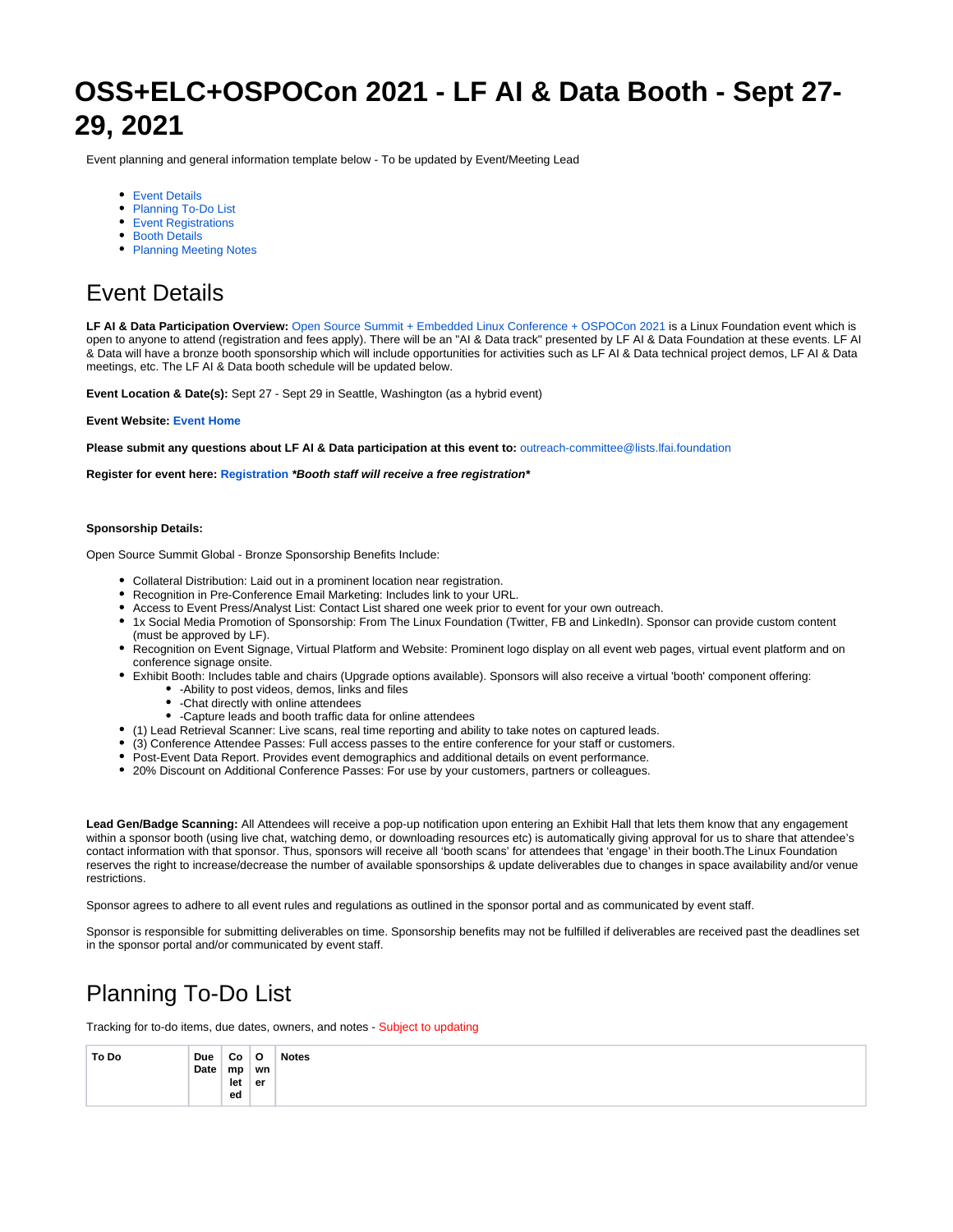| Call for volunteers<br>to staff booth                                 | Aug<br>ust<br>13                  | Au<br>gus<br>t 13           | LF<br>AI<br>&<br>Da<br>ta | Email to community, directing volunteers to sign up via wiki.                                                                                                                                                                                                                                                                                                                                                                                                                                                                                                                                                                                                                                                                     |  |
|-----------------------------------------------------------------------|-----------------------------------|-----------------------------|---------------------------|-----------------------------------------------------------------------------------------------------------------------------------------------------------------------------------------------------------------------------------------------------------------------------------------------------------------------------------------------------------------------------------------------------------------------------------------------------------------------------------------------------------------------------------------------------------------------------------------------------------------------------------------------------------------------------------------------------------------------------------|--|
| Finalize all content<br>for the ONSITE<br>booth                       | Aug<br>ust<br>13                  | Au<br>gus<br>t 13           | LF<br>AI<br>&<br>Da<br>ta | Create and produce any video content, documents, webpages and/or surveys you wish to include in your booth. Content<br>will need to be ready to add to your booth no later than this date.                                                                                                                                                                                                                                                                                                                                                                                                                                                                                                                                        |  |
| Confirm booth<br>administrators for<br>virtual booth                  | Aug<br>ust<br>20                  | Au<br>gus<br>t 23           | LF<br>Al<br>&<br>Da<br>ta | Anyone who needs access to build out your booth when the portal becomes available (e.g. to upload booth assets) will<br>need to be registered for the conference with the virtual booth staff code by Friday, August 20.                                                                                                                                                                                                                                                                                                                                                                                                                                                                                                          |  |
| <b>Finalize VIRTUAL</b><br>booth staff                                | Sept<br>emb<br>er<br>10           | Se<br>pte<br>mb<br>er<br>20 | LF<br>AI<br>&<br>Da<br>ta |                                                                                                                                                                                                                                                                                                                                                                                                                                                                                                                                                                                                                                                                                                                                   |  |
| <b>Finalize ONSITE</b><br>booth staff                                 | Sept<br>emb<br>er<br>10           | N/A                         | LF<br>Al<br>&<br>Da<br>ta |                                                                                                                                                                                                                                                                                                                                                                                                                                                                                                                                                                                                                                                                                                                                   |  |
| ONSITE and<br><b>VIRTUAL booth</b><br>staff Training                  | Sept<br>emb<br>er<br>15           | Se<br>pte<br>mb<br>er<br>15 | Bo<br>oth<br>St<br>aff    | An exhibitor/sponsor training will be scheduled for September 15 with office hours available after the training for those who<br>need additional assistance in completing their virtual booth.<br>Each sponsor company will receive a unique booth URL via email. This URL can be used to access the booth front end on<br>the event platform.<br>IMPORTANT: Any virtual booth staff looking to preview or test the virtual booth must be registered for the conference with a<br>virtual booth staff registration code before they can access it. There is a limit of 2 booth staff per sponsor. Please see the reg<br>istration page for instructions. Attendees will not gain access to the event platform until September 24. |  |
| Finalize all content<br>for the VIRTUAL<br>booth                      | Sept<br>emb<br>er<br>17           | Se<br>pte<br>mb<br>er<br>17 | LF<br>AI<br>&<br>Da<br>ta | Create and produce any video content, documents, webpages and/or surveys you wish to include in your booth. Content<br>will need to be ready to add to your booth no later than this date.                                                                                                                                                                                                                                                                                                                                                                                                                                                                                                                                        |  |
| <b>VIRTUAL BOOTH</b><br>STAFF - Must be<br>registered by this<br>date | Sept<br>emb<br>er<br>17           |                             | Bo<br>oth<br>St<br>aff    | Each sponsor company will receive a unique booth URL via email. This URL can be used to access the booth front end on<br>the event platform.<br>IMPORTANT: Any virtual booth staff looking to preview or test the virtual booth must be registered for the conference with a<br>virtual booth staff registration code before they can access it. There is a limit of 2 booth staff per sponsor. Please see the reg<br>istration page for instructions. Attendees will not gain access to the event platform until September 24.                                                                                                                                                                                                   |  |
| <b>ONSITE BOOTH</b><br>STAFF - Must be<br>registered by this<br>date  | Sept<br>emb<br>er<br>17           | N/A                         | Bo<br>oth<br>St<br>aff    | The Sponsor Voucher codes are good for three (3) complimentary conference registrations based on our Bronze<br>sponsor level. Email the LF AI & Data team for a registration code.                                                                                                                                                                                                                                                                                                                                                                                                                                                                                                                                                |  |
| Submit names &<br>email of ALL booth<br>staff to Events<br>Team       | Sept<br>emb<br>er 17              | Se<br>pte<br>mb<br>er<br>20 | LF<br>Al<br>&<br>Da<br>ta | The Sponsor Voucher codes are good for six (6) complimentary conference registrations based on our Bronze sponsor<br>level. Email the LF AI & Data team for a registration code                                                                                                                                                                                                                                                                                                                                                                                                                                                                                                                                                   |  |
| <b>VIRTUALI Booth</b><br>Set Needs to Be<br>Complete                  | Sept<br>emb<br>er<br>17           | Se<br>pte<br>mb<br>er<br>17 | LF<br>Al<br>&<br>Da<br>ta | Complete your virtual booth setup including all content and live office hours by this date to allow for quality assurance<br>testing. Please review the specs and guidelines on the virtual booth setup page.                                                                                                                                                                                                                                                                                                                                                                                                                                                                                                                     |  |
| Post on social<br>media: https://twitte<br>r.com<br>/LFAIDataFdn      | Sept<br>emb<br>er<br>$27 -$<br>30 |                             | Bo<br>oth<br>St<br>aff    | #osssummit and @LFAIDataFdn                                                                                                                                                                                                                                                                                                                                                                                                                                                                                                                                                                                                                                                                                                       |  |

## <span id="page-1-0"></span>Event Registrations

### **ONSITE**

There are 3 registration passes available for use. To receive a registration pass you must sign up for booth staffing (see below) and be approved by the Event Lead. LF AI & Data staff will then provide the registration link and registration code for use.

| <b>Attendee Name</b> | <b>Attendee Email</b> |
|----------------------|-----------------------|
|                      |                       |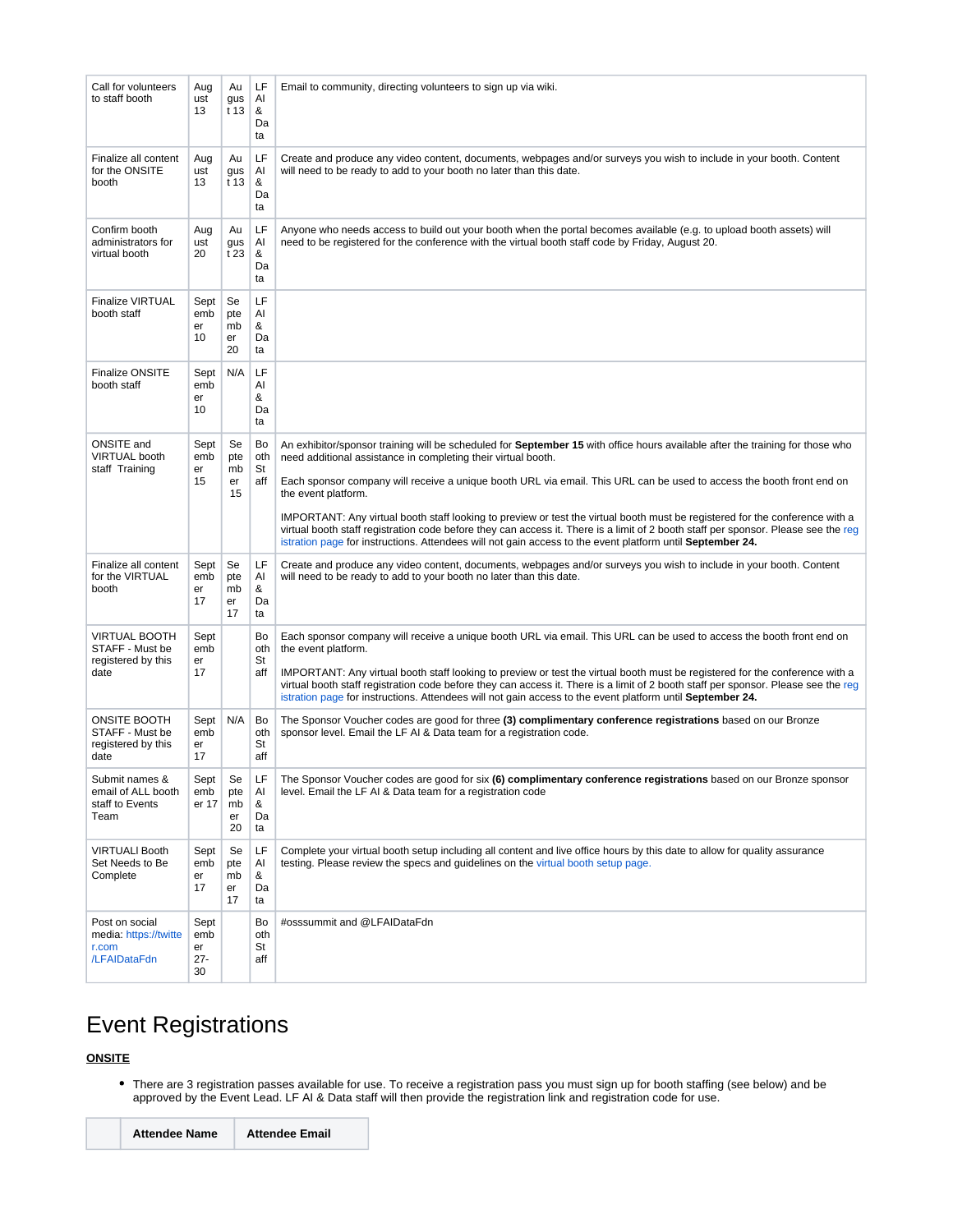### **VIRTUAL**

There are 6 registration passes available for use. To receive a registration pass you must sign up for booth staffing (see below) and be approved by the Event Lead. LF AI & Data staff will then provide the registration link and registration code for use.

|   | <b>Attendee Name</b> | <b>Attendee Email</b>         |  |
|---|----------------------|-------------------------------|--|
|   | Jacqueline Cardoso   | jzcardoso@linuxfoundation.org |  |
| 2 | <b>Frin Thacker</b>  | ethacker@linuxfoundation.org  |  |
| 3 | Ofer Hermoni         | oferher@gmail.com             |  |
| 4 |                      |                               |  |
| 5 |                      |                               |  |
| 6 |                      |                               |  |

### <span id="page-2-0"></span>Booth Details

**Please note: Open Booth Hours may change based on the conference session schedule. PLEASE NOTE THE DISTINCTION BETWEEN ONSITE AND VIRTUAL BOOTHS. THIS IS A HYBRID EVENT.**

**Booth Location:** Bronze Hall

**ONSITE and VIRTUAL Open Booth Hours** 

**ALL TIMES ARE IN PACIFIC DAYLIGHT TIME (PDT)/ UTC -7**

- **Monday, September 27**
- 10:45 AM 5:40 PM
- **Tuesday, September 28**
	- 10:30 AM 2:20 PM 3:35 PM – 7:20 PM
- **Wednesday, September 29**
	- 10:30 AM 4:50 PM

# Booth Staffing

**Please note: All booth staff must be registered for OSS+ELC+OSPOCon 2021. If you are staffing the booth, please reach out to LF AI & Data staff for a free registration code.** 

For the VIRTUAL booth, staffing will require you to log into the OSS+ELC+OSPOCon 2021 virtual platform and be available to chat with attendees and and answer questions in our virtual booth.

The booth will also include downloadable information on the LF AI & Data Foundation, including how to Get Involved, links to our projects, etc.

**We ask the each volunteer sign up for a minimum 2 onsite time slots during the event.**

Monday, September 27 - Please use an "x" to indicate which type of booth for which you are volunteering.

| <b>Time Slot</b>                    | Onsite | Virtual | <b>Staff Name(s)</b> | <b>Staff Email(s)</b>        |
|-------------------------------------|--------|---------|----------------------|------------------------------|
| 10:45 am - 12:00 pm                 |        | X       | <b>Erin Thacker</b>  | ethacker@linuxfoundation.org |
| 12:00 pm - 2:00 pm                  |        | X       | Ivelin Ivanov        | ivelin.ivanov@ambianic.ai    |
| $2:00 \text{ pm} - 4:00 \text{ pm}$ |        | x       | <b>Erin Thacker</b>  | ethacker@linuxfoundation.org |
| $4:00 \text{ pm} - 5:40 \text{ pm}$ |        | x       | Sepi                 | sepi@ibm.com                 |